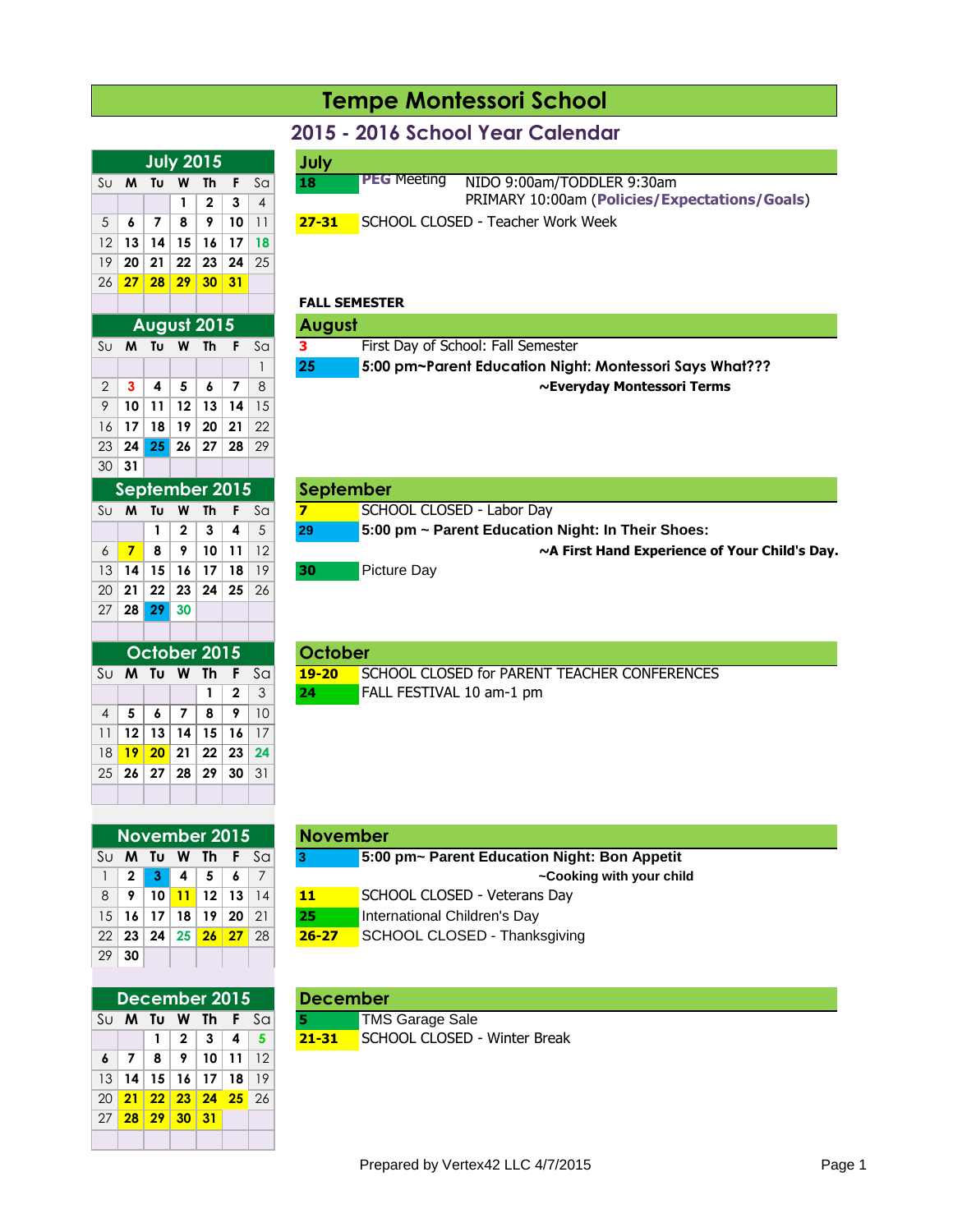|                                   |                         |          |                         |           |          |                | SPRING SI       |                |
|-----------------------------------|-------------------------|----------|-------------------------|-----------|----------|----------------|-----------------|----------------|
|                                   |                         |          | <b>January 2016</b>     |           |          |                | January         |                |
| Sυ                                | M                       | Tυ       | W                       | Th        | F        | Sa             | $1 - 2$         | c              |
|                                   |                         |          |                         |           | 1        | $\overline{2}$ | 4               | S              |
| 3                                 | 4                       | 5        | 6                       | 7         | 8        | 9              | 18              | S              |
| 10                                | 11                      | 12       | 13                      | 14        | 15       | 16             |                 |                |
| 17                                | 18                      | 19       | 20                      | 21        | 22       | 23             |                 |                |
| 24                                | 25                      | 26       | 27                      | 28        | 29       | 30             |                 |                |
| 31                                |                         |          |                         |           |          |                |                 |                |
|                                   |                         |          | <b>February 2016</b>    |           |          |                | February        |                |
| Sυ                                | M                       | Tυ       | W                       | Th        | F        | Sa             | 6               |                |
|                                   | 1                       | 2        | 3                       | 4         | 5        | 6              | 15              | Ś              |
| 7                                 | 8                       | 9        | 10                      | 11        | 12       | 13             | 23              | $\ddot{\cdot}$ |
| 14                                | 15                      | 16       | 17                      | 18        | 19       | 20             |                 |                |
| 21                                | 22                      | 23       | 24                      | 25        | 26       | 27             |                 |                |
| 28                                | 29                      |          |                         |           |          |                |                 |                |
|                                   |                         |          |                         |           |          |                |                 |                |
|                                   |                         |          | <b>March 2016</b>       |           |          |                | <b>March</b>    |                |
| $\overline{\mathsf{S}}\mathsf{U}$ | $\overline{\mathsf{M}}$ | Tυ       | $\overline{\mathsf{W}}$ | <b>Th</b> | F        | $\overline{a}$ | $7 - 11$        | Ξ              |
|                                   |                         | 1        | 2                       | 3         | 4        | 5              | 22              | Ľ              |
| 6                                 | 7                       | 8        | 9                       | 10        | 11       | 12             | 25              | S              |
| 13                                | 14                      | 15       | 16                      | 17        | 18       | 19             |                 |                |
| 20                                | 21                      | 22       | 23                      | 24        | 25       | 26             |                 |                |
| 27                                | 28                      | 29       | 30                      | 31        |          |                |                 |                |
|                                   |                         |          |                         |           |          |                |                 |                |
|                                   |                         |          | <b>April 2016</b>       |           |          |                | <b>April</b>    |                |
| $\overline{\mathsf{S}}\mathsf{U}$ | W                       | Tυ       | W                       | Th        | F        | Sa             | $\overline{19}$ | Ξ              |
|                                   |                         |          |                         |           | 1        | 2              | $25 - 26$       | S              |
| 3                                 | 4                       | 5        | 6                       | 7         | 8        | 9              |                 |                |
| 10                                | 11                      | 12       | 13                      | 14        | 15       | 16             |                 |                |
| 17                                | 18                      | 19       | 20                      | 21        | 22       | 23             |                 |                |
| 24                                | 25                      | 26       | 27                      | 28        | 29       | 30             |                 |                |
|                                   |                         |          |                         |           |          |                |                 |                |
|                                   |                         |          | May 2016                |           |          |                | May             |                |
| Sυ                                | M                       | Tυ       | W                       | Th        | F        | Sa             | 26              | Ŋ              |
| $\mathbf{1}$<br>8                 | 2<br>9                  | 3        | 4<br>11                 | 5         | 6        | 7              | 27<br>$30 - 31$ | L<br>S         |
| 15                                | 16                      | 10<br>17 | 18                      | 12<br>19  | 13<br>20 | 4<br>21        |                 |                |
|                                   |                         |          |                         | 26        |          |                |                 |                |
| 22<br>29                          | 23<br>30                | 24<br>31 | 25                      |           | 27       | 28             |                 |                |
|                                   |                         |          |                         |           |          |                |                 |                |
|                                   |                         |          |                         |           |          |                |                 |                |

# **SPRING SEMESTER**

|  |  | January 2016              |                           |           | <b>January</b>               |
|--|--|---------------------------|---------------------------|-----------|------------------------------|
|  |  |                           | Su <b>M Tu W Th F</b> Sal | $1 - 2$   | SCHOOL CLOSED - Winter Break |
|  |  |                           |                           |           | Spring Semester Begins       |
|  |  | 3   4   5   6   7   8   9 |                           | <b>18</b> | SCHOOL CLOSED - MLK Day      |

|  |  | February 2016 |                                                                    | February |                                                         |
|--|--|---------------|--------------------------------------------------------------------|----------|---------------------------------------------------------|
|  |  |               | Su $\boldsymbol{\mathsf{M}}$ Tu $\boldsymbol{\mathsf{W}}$ Th F Sal | 6        | TMS Camp-Out - dependent on RSVP                        |
|  |  |               | 1   2   3   4   5   6                                              | 15       | SCHOOL CLOSED President's Day                           |
|  |  |               | $7$   8   9   10   11   12   13                                    | 23       | 5:00 pm~Parent Education Night: Discipline and Disputes |
|  |  |               | 14 <b>15 16 17 18 19</b> 20                                        |          | ~ How to Handle Unexpected Situations                   |

|                 |  | <b>March 2016</b> |                        | <b>March</b>    |                                                                  |
|-----------------|--|-------------------|------------------------|-----------------|------------------------------------------------------------------|
|                 |  |                   | Su $M$ Tu $W$ Th F Sal | $7 - 11$        | SCHOOL CLOSED - Spring Break                                     |
|                 |  |                   | 1   2   3   4   5      | 22 <sub>1</sub> | $\blacksquare$ 5:00 pm~Parent Education Night: Guest Speaker TBD |
| $6 \mid 7 \mid$ |  |                   | <b>8 9 10 11</b> 12    | 25              | SCHOOL CLOSED Good Friday                                        |

|  |  | <b>April 2016</b>                       |  | <b>April</b> |                                                                        |
|--|--|-----------------------------------------|--|--------------|------------------------------------------------------------------------|
|  |  | Su <b>M</b> Tu <b>W</b> Th F Sa $\vert$ |  |              | 5:00 pm~Parent Education Night: Moving Forward in the Montessori World |
|  |  |                                         |  |              | <b>25-26 SCHOOL CLOSED PARENT TEACHER CONFERNECES</b>                  |

|  |  | <b>May 2016</b>         |                                  | May |                                                  |
|--|--|-------------------------|----------------------------------|-----|--------------------------------------------------|
|  |  |                         | Su <b>M</b> Tu <b>W</b> Th F Sa  | 26  | Moving On Ceremony                               |
|  |  | $1$   2   3   4   5   6 |                                  | -27 | Last Day of School - Ice Cream Social            |
|  |  |                         | $8$   9   10   11   12   13   14 |     | <b>30 - 31</b> SCHOOL CLOSED - Teacher Work Week |
|  |  | 15 16 17 18 19 20 21    |                                  |     |                                                  |